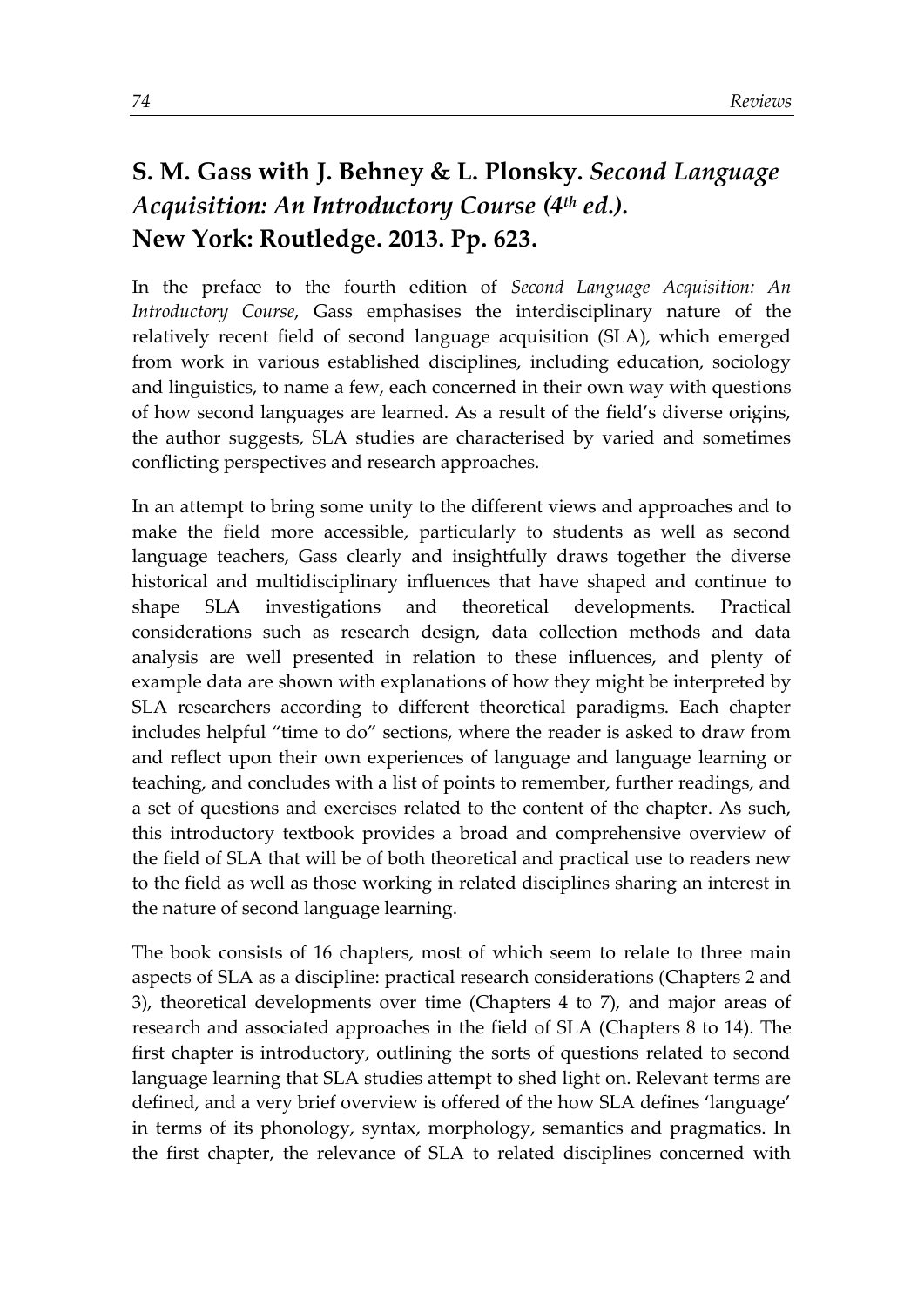language and language behaviour, language pedagogy, cross cultural communication, and language policy and planning is also briefly highlighted.

Chapters 2 and 3 are primarily data-based chapters, and both provide useful and well organised information for those unfamiliar with the field of SLA. In Chapter 2, example data sets derived from second and foreign language learner production are provided and accompanied by a step-by-step guide to data analysis, SLA style. Chapter 3 moves to outline some of the different possible study designs and data collection methods commonly used in SLA studies.

Chapters 4, 5 and 6 deal in some detail with a concept central to theoretical developments over time as well as current thinking in the field of SLA – the role of the native language in the process of learning a second language. Chapter 4 details the historical development of SLA theory, beginning with an overview of the early dominance of behaviourism in conceptualisations of the role of the native language and the subsequent emergence of the contrastive analysis hypothesis and error analysis method.

Chapter 5, "The transition period" (from behaviourist beginnings to current thinking) details the fundamental influence of child language acquisition theory on the field of SLA, and provides an overview of the sorts of hypotheses that emerged in SLA theory development in light of this influence. In Chapter 6 the role of the native language is revisited, and more recent reformulations are presented. Chapter 7 focuses on the influence of Chomsky's notion of Universal Grammar (UG) and related hypotheses in SLA theory situated around the question of if and to what extent second language learners can access UG.

In Chapters 8 to 14 the focus shifts to the various aspects of language or language use around which empirical SLA investigations are typically centred. Recent attention on the lexicon as a significant aspect of language development is highlighted in Chapter 8, and various related investigations and hypotheses are overviewed. Chapter 9 looks at two major approaches in SLA, the typological approach, whereby the focus is on universals among different languages, and the functional approach, in which consideration is given to how learners combine different aspects of grammar (such as tense and aspect) to achieve particular functions.

Chapters 10 and 11 turn to the key concept of "interlanguage" in SLA. "Interlanguage" is the abstract language system 'in development' that theoretically exists in the brain of second language learners. Chapter 10 looks at theories and investigations related to the ways in which learners' cognitive processes function during second language learning and development, and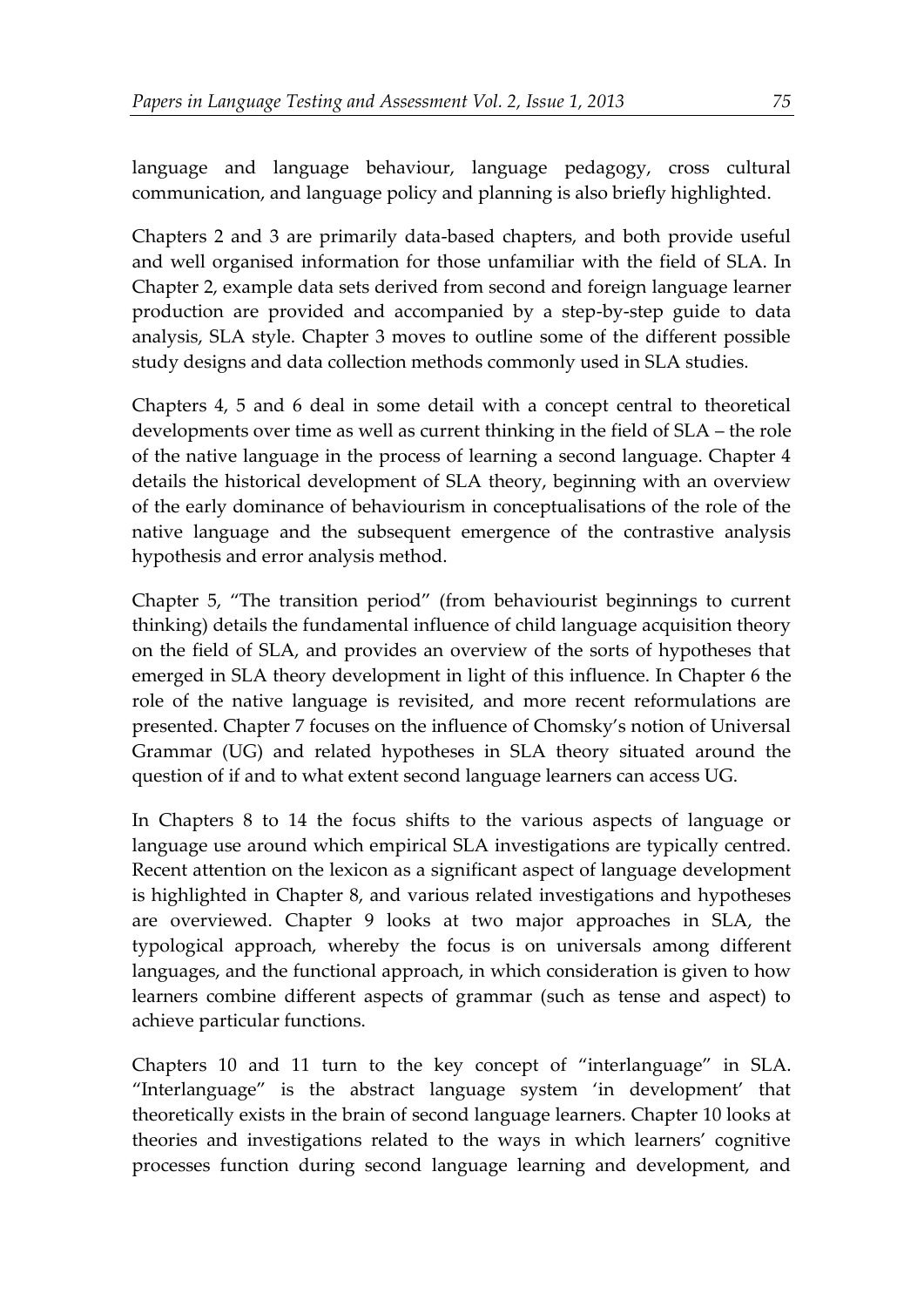chapter 11 considers the impact of social and other contextual factors (beyond internal cognition).

Chapters 12 to 14 provide an overview of the sorts of studies that have been used to shed light on the nature of "interlanguage", ranging from those focussing on input, interaction and output (Chapter 12), classroom interaction and feedback (Chapter 13) as well as investigations into how "nonlanguage" factors, such as motivation, affect, and anxiety, for example, influence language learning (Chapter 14).

In Chapter 15, the link suggested in the introductory chapter between SLA and other fields is taken up again. Specific related disciplines – bilingualism, multilingualism and heritage language acquisition – are briefly overviewed. In this chapter Gass notes in passing Cook's (2005) critique of the disjunct between the monolingual orientation of SLA and the multilingual contexts in which language learning takes place for most people, but the author does nothing to address such criticism. Given that the interdisciplinary nature of SLA and the field's relevance to other language-related disciplines are the focus of this chapter, some discussion of the ways in which one of the key premises underlying SLA theory – the native versus non-native speaker dichotomy – has been challenged and undermined in related fields, as well as different ways 'language' and language norms are being re-conceptualised in other fields in the context of increasing linguistic diversity, would have been interesting here.

In the final chapter, the author places the theoretical threads detailed throughout the book together into a clear and coherent model of how second languages are acquired. It would have been good, however, for the model to have been presented in brief at the beginning of the book, as a means of setting the scene and offering the reader a greater sense of coherence from the outset, and then revisited in the final chapter for further explanation.

Despite this possible drawback, *Second Language Acquisition: An Introductory Course,* offers a very useful introduction to the field of SLA. Overall the book presents and combines the various pieces of SLA theory and research together in a way that is interesting, informative and accessible to the reader.

*Review by Kellie Frost* The University of Melbourne